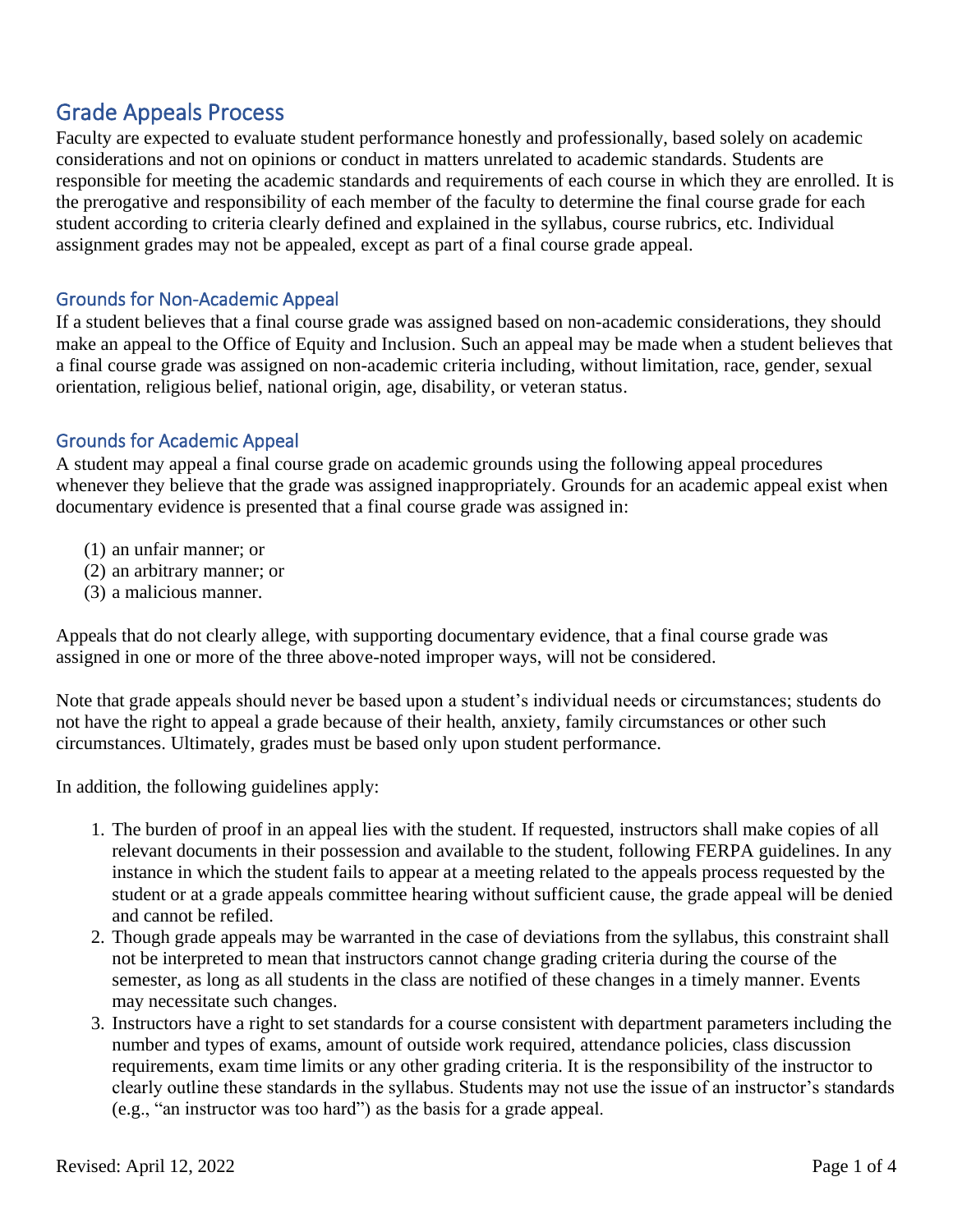- 4. Students may not use the grade appeal procedure as a bargaining mechanism. Grade change recommendations will be based on already completed course work.
- 5. Student claims of unjust assignment of grades based upon the perception that an instructor did not like or was biased against the student must still stand the burden of objective proof. If proof can be provided that the instructor was biased or disliked a student, then the possibility of arbitrary or capricious assignment of grades may result in a successful appeal.

## Procedure for Academic Appeal

Final course grades are typically made available through the student information system (SIS) in the week after the conclusion of the university's final exam period. The grade appeal timeline begins on the day that final course grades are made available (Day 0).

## *1. Student and Faculty Member*

If a student believes their grade was assigned in such a way that it violates the standards outlined in the "Grounds for Academic Appeal" section, they must email the faculty member within two (2) business days (by 5pm current Eastern Time [ET] on Day 2). In the email, the student should explain their concern and ask for clarification about how their grade was determined. Within two (2) business days from the student's initial email regarding their grade, the student and the faculty member should have a respectful and honest conversation about the final course grade, as it pertains to the stated course expectations and the student's completed work. The student may request to view any graded work that has not been previously returned by the faculty member; the faculty member should provide those materials for review. The student may also request an explanation for how the final course grade was determined, consistent with the criteria clearly defined and explained in the syllabus; the faculty member should produce such an explanation. It is the student's responsibility to be familiar with the course syllabus and to maintain all course materials which were previously returned by the faculty member.

If the student's grade concern is not resolved at this level, or if the faculty member is not available, the student may initiate a grade appeal by completing the Undergraduate Grade Appeal form (link here) after two (2) business days from the student's initial email to the faculty member. The Undergraduate Grade Appeal form must be submitted no later than 5pm ET on Day 5.

## *2. Student and Department Head*

Upon submission, the Undergraduate Grade Appeal form is sent to the head of the department in which the faculty member serves and to the faculty member.

The head of the department in which the faculty member serves must acknowledge receipt of the Undergraduate Grade Appeal form within two (2) business days and immediately contact the student to collect information about the nature of their appeal. If the department head believes that the appeal addresses the criteria listed above under "Grounds for Academic Appeal", they should separately contact the faculty member and likewise collect information about the student's work in the course. The department head should review the student's appeal, the available documentary evidence (both from the student and the faculty member), and the course syllabus.

The department head should provide a written finding to the student and the faculty member within four (4) business days of receiving the Undergraduate Grade Appeal form (no later than 5pm ET on Day 9).

- If the department head's finding supports the student's appeal, then the faculty member may reconsider the final grade assigned in the course.
	- i. If the faculty member chooses to change the final grade assigned in the course, and if the student no longer wishes to pursue the appeal after the final course grade is changed, then the case will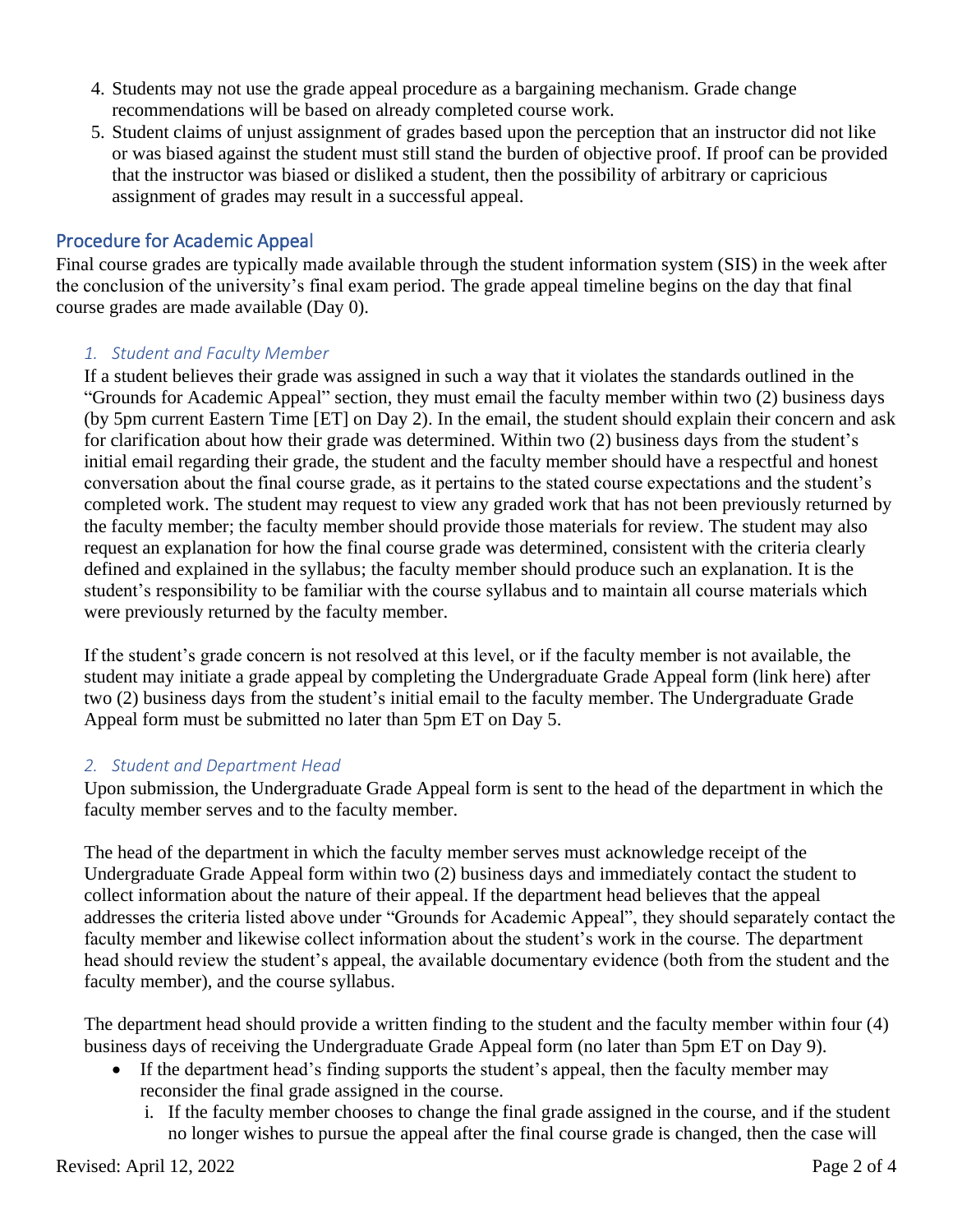be considered satisfactorily resolved by all parties. If this path to resolution is used, the faculty member must initiate a Grade Change (link to form) no later than 5pm ET on Day 10.

- ii. If the faculty member does not choose to change the final grade assigned in the course, the department head will submit the student's Undergraduate Grade Appeal form and accompanying materials to the dean of the college (or designee) no later than 5pm ET on Day 11.
- If the department head's finding does not support the student's appeal and the student still wishes to further appeal their grade, the student must notify the department head by email no later than 5pm ET on Day 10. Subsequently, the department head will submit the student's Undergraduate Grade Appeal form and accompanying materials to the dean of the college (or designee) no later than 5pm ET on Day 11.

If the department head is not available, the Office of the University Registrar will forward the grade appeal to the dean of the college in which the faculty member serves. It is the dean's responsibility to either put the department head in contact with the student or to serve in the role of the department head as described above if the department head is not available.

#### *3. Grade Appeals Committee*

Immediately upon receipt of an Undergraduate Grade Appeal Form (within one [1] business day and no later than 5pm on Day 12), the dean of the college (or designee) will contact the current chair of the Grade Appeals Committee of the UTC Faculty Senate to arrange an appeal hearing with the committee as described in the UTC Faculty Senate Bylaws. The chair of the Grade Appeals Committee will schedule a hearing to occur within four (4) business days (no later than Day 16). At the time of scheduling the hearing the dean will provide copies of the relevant grade appeal materials to the Grade Appeal Committee members, the faculty member, and the student.

#### Grade Appeal Hearing Composition

A grade appeal hearing requires the attendance of the student who is appealing their grade. It also requires a quorum of the Grade Appeals Committee, which is defined as three (3) members and the chair (the composition of the Faculty Grade Appeals Committee is described in the UTC Faculty Senate Bylaws, found here: [https://www.utc.edu/sites/default/files/2021-05/SenateBylaws.pdf\)](https://www.utc.edu/sites/default/files/2021-05/SenateBylaws.pdf). In addition, two (2) faculty members shall be selected by the head of the department (or dean of the appropriate college) in which the appealed course is offered to serve as observers at the hearing and as informational resources for the grade appeals committee attendees. These faculty are invited to answer questions asked of them by the committee, but otherwise are observers only, and will be excused before deliberations begin. The student may also invite up to two observers, but they are to be observers only. The faculty member whose grade is being appealed is invited, but not required, to attend and participate in a grade appeal hearing.

#### Grade Appeal Hearing Procedure

The grade appeal hearing will be convened by the dean of the college, or designee ("Convener"), but the committee chair shall run the hearing. Should the dean be the course professor involved in the appeal, the Provost will serve in place of the dean. During the hearing, the student and the faculty member will each have an opportunity to speak, briefly. The party who appealed to the Grade Appeal Committee shall speak first. The other party shall have an equal opportunity to respond. At the conclusion of the remarks by the student and the faculty member, the committee members may ask either party (or both parties) questions to seek additional information or clarification about the case. During this period, the committee members may also ask the non-voting departmental faculty observers questions to help guide their inquiry.